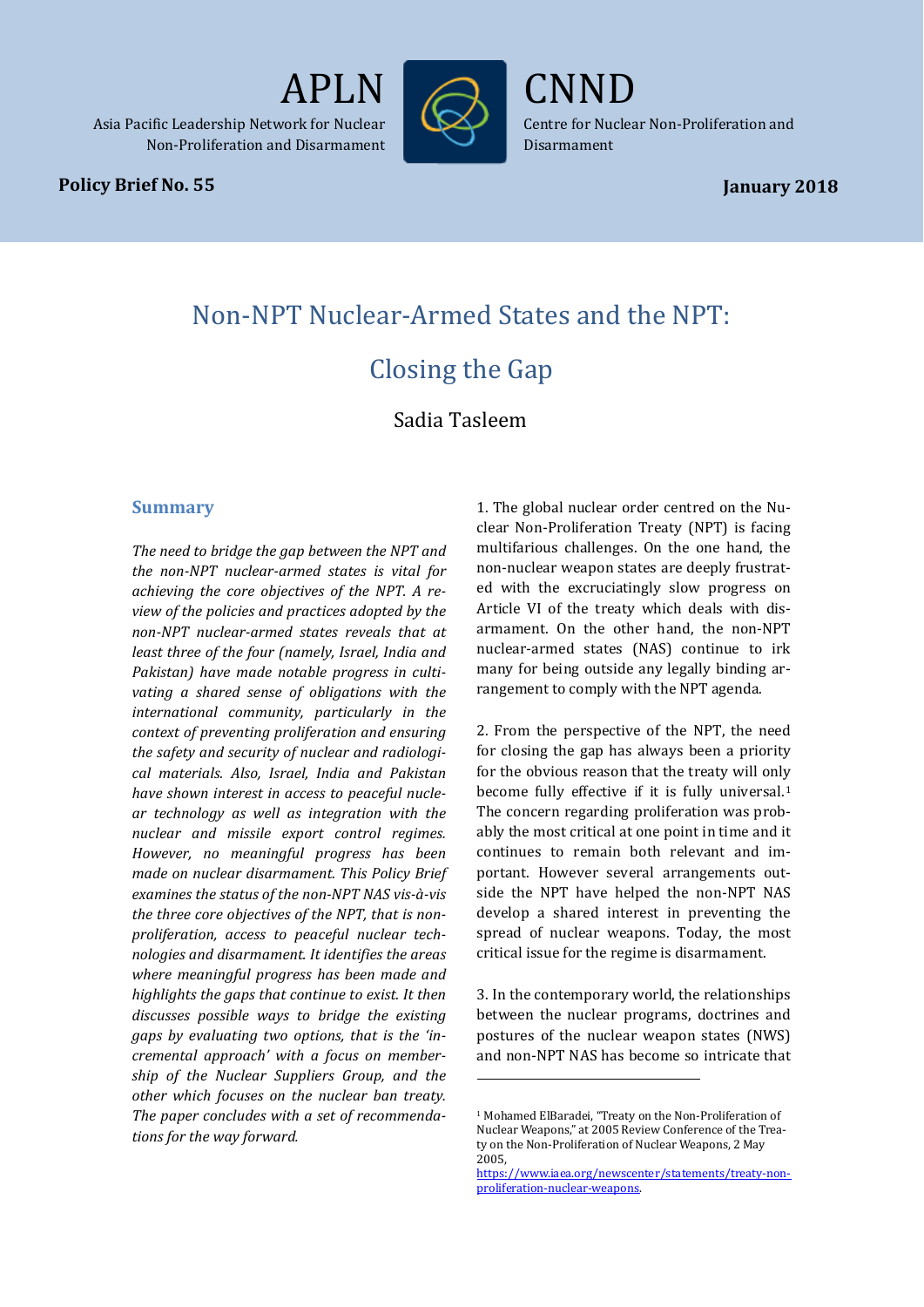meaningful progress on disarmament will remain elusive as long as India, Pakistan, Israel and the Democratic People's Republic of Korea (DPRK) are not under a legally binding framework to achieve this purpose. On the other hand, the non-NPT NAS have an interest in engaging with the non-proliferation regime to establish their credentials as responsible nuclear powers and to seek legitimacy for their nuclear programs. Also, at least three of the four non-NPT NAS have expressed an explicit interest in the global nuclear energy market, as well as the space market, and consequently the membership in nuclear and missile export control regimes, in particular the Nuclear Suppliers Group (NSG).

4. It is important therefore to explore possibilities that could help reduce the gap between the non-NPT NAS and the NPT. The literature on the NPT has dealt with this question for several years now. Dozens of constructive proposals have been put forward from various parts of the world. Some proposals have in fact helped reduce the gap between the non-NPT NAS visà-vis specific objectives like preventing proliferation and strengthening the culture of safety and security of nuclear materials and related technologies. However, no meaningful progress has been made on disarmament. At this stage it is important to take stock of the situation and identify the areas where meaningful progress has been made. It is equally important to highlight the gaps that continue to exist and discuss possible ways to bridge those gaps.

# **Mapping the Trends, Assessing the Gap**

5. All the non-NPT NAS are in some ways distinct. Their concerns, interests and worldviews all vary according to their perceptions of their security needs, their energy requirements, their sense of history as well as their experiences at multilateral platforms. In addition, the DPRK is unique in being the only state that has withdrawn from the NPT.

<span id="page-1-0"></span>6. However, all the non-NPT NAS have a shared interest in seeking legitimacy from the international community for their nuclear weapons programs. As a result at least three of the nuclear holdout states (India, Pakistan and Israel) continue to pay lip service to their shared interest in strengthening the health of the nonproliferation regime. However, quite often this interest appears to be restricted to nuclear energy cooperation, safety and security and preventing horizontal proliferation. There is very little political or diplomatic incentive for any of the four holdout states to seek vertical nonproliferation and disarmament.

7. The section below will take stock of the status and stated positions of the non-NPT NAS vis-à-vis the three pillars of the NPT, that is, nuclear energy, non-proliferation and disarmament.

#### **India**

j

#### *Non-Proliferation*

8. India has traditionally held a revisionist position vis-à-vis the NPT-centric global nuclear order. However, India's official position has evolved significantly over the last two decades. Today, India claims that it is adhering to the broader principles of the non-proliferation regime including non-proliferation and disarmament. India's representative at the First Committee of the UN General Assembly in October this year explained India's position in these words: "The question of India joining the NPT as a non-nuclear weapon state does not arise. At the same time we support upholding and strengthening global non-proliferation objectives, in particular the full and effective implementation by States of their obligations arising from the relevant agreements and treaties, including the NPT." He further stated that "India is committed to making its c[o](#page-1-0)ntribution to strengthening non-proliferation."2

9. India's commitment to the global nonproliferation agenda is manifested in its measures specifically meant to contain horizontal proliferation by joining export control regimes and strengthening the safety and security of nuclear materials and related technologies. India is party to the Convention on Nucle-

<sup>2</sup> Statement by Ambassador Amandeep Singh Gill, Permanent Representative of India to the Conference on Disarmament, "At the Thematic Debate on Nuclear Weapons," 72nd First Committee, 12 October 2017.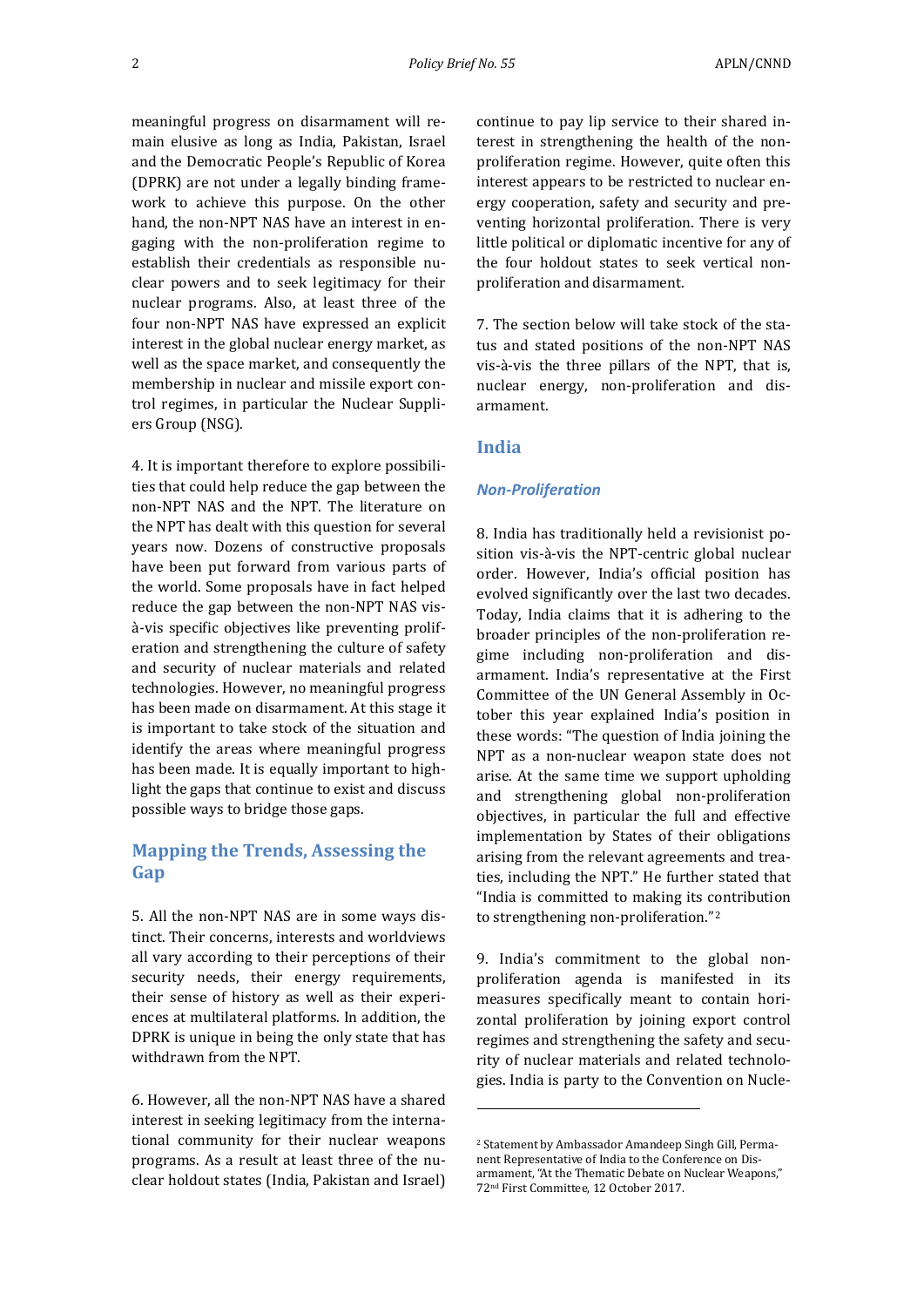ar Safety, the Convention on Early Notification of a Nuclear Accident, the Nuclear Terrorism Convention, the Convention on Assistance in the Case of a Nuclear Accident or Radiological Emergency and the Convention on Physical Protection of Nuclear Materials (CPPNM) and the 2005 CPPNM Amendment. Furthermore, India is also a member of The Hague Code of Conduct against Ballistic Missile Proliferation (HCOC) and the Global Initiative to Combat Nuclear Terrorism (GICNT). India also earnestly implements UN Security Council Resolution 1540.

10. However, India like other non-NPT NAS continues to expand its nuclear arsenal and fissile material stockpiles.

#### *Nuclear Energy*

11. Cooperation in the field of nuclear energy had been seen by the non-proliferation pundits as a fertile space to negotiate agreements that could help incentivize non-NPT NAS to take upon themselves at least some of the responsibilities enshrined in the NPT. After the 1998 nuclear tests by India and Pakistan, the Western world in general and the United States in particular grew deeply concerned about the prospects of further proliferation. At the same time, India claimed its 'rightful' place in the comity of nations.

<span id="page-2-3"></span><span id="page-2-2"></span><span id="page-2-1"></span><span id="page-2-0"></span>12. Under such circumstances, the diplomatic engagement between India and the United States resulted in what is popularly known as the Indo–US nuclear deal. The Bush administration justified its support for the deal as a contribution to non-proliferation. The Indian government looked at the deal as testimony of India's responsible behaviour, India's recognition as a nuclear power and a huge bargaining success. Manish Tiwari, official spokesman for the ruling Congress Party, said: "Without compromising on our weapons program, without compromising on our fast-breeder reactor program, without signing the NPT, the CTBT [Comprehensive Nuclear Test-Ban Treaty], or the Fissile Material Cut-off Treaty, India has been able to access the entire spectrum of civil nuclear commerce on very much its own terms."[3](#page-2-0)

13. The deal opened for India access to the global nuclear trade at minimal cost. As a result, today India is better integrated and is actively engaging the global nuclear market and international regimes. India enjoys a special NSG waiver, and membership in both the Missile Technology Control Regime (MTCR) and more recently the Wassenaar Arrangement.<sup>[4](#page-2-1)</sup> India's integration in the international export control regimes has placed it at a uniquely advantageous position vis-à-vis the other three non-NPT NAS. Conversely, it has created tremendous challenges for opening-up a fair and equitable bargaining process that could help bring all the other non-NPT NAS closer to the NPT without jeopardizing the NPT's agenda.

#### *Disarmament*

j

14. India appears to be relatively more flexible in discussing nuclear disarmament than the other three non-NPT NAS. As a result, the rhetoric on disarmament is fairly loud and vivid. However, India's commitment to disarmament has yet to be credibly established by means of practical steps in favour of disarmament. For instance, despite the fact that there is a reasonable support for CTBT within the Indian intellectual elite[5–](#page-2-2) Indian officials maintain their reluctance to sign the treaty. India's massive investment in building new weapons systems is a clear testimony of India's view of a world where nuclear weapons do not appear to be diminishing in their utility.[6](#page-2-3) The way India is

<sup>3</sup> Sarah Davidson, "India risks losing its nuclear ally in Washington," *The National*, 29 January 2009, [https://www.thenational.ae/world/asia/india-risks-](https://www.thenational.ae/world/asia/india-risks-losing-its-nuclear-ally-in-washington-1.533985)

[losing-its-nuclear-ally-in-washington-1.533985.](https://www.thenational.ae/world/asia/india-risks-losing-its-nuclear-ally-in-washington-1.533985)

<sup>4</sup> PTI, "Wassenaar Arrangement decides to make India its member," *The Hindu,* 8 December, 2017,

[http://www.thehindu.com/news/national/wassenaar](http://www.thehindu.com/news/national/wassenaar-arrangement-decides-to-make-india-its-member/article21293077.ece)[arrangement-decides-to-make-india-its](http://www.thehindu.com/news/national/wassenaar-arrangement-decides-to-make-india-its-member/article21293077.ece)[member/article21293077.ece.](http://www.thehindu.com/news/national/wassenaar-arrangement-decides-to-make-india-its-member/article21293077.ece) 

<sup>5</sup> R. Rajaraman, "It is time India signs the nuclear test ban treaty," *The Wire,* 6 January 2017,

https://thewire.in/94539/india-nuclear-test-ban-treaty/; Happymon Jacob, "Rekindling the disarmament momentum," *The Hindu,* 21 September 2015,

[http://www.thehindu.com/opinion/op-ed/rekindling-the](http://www.thehindu.com/opinion/op-ed/rekindling-the-disarmament-momentum/article7671223.ece)[disarmament-momentum/article7671223.ece;](http://www.thehindu.com/opinion/op-ed/rekindling-the-disarmament-momentum/article7671223.ece) C. Raja Mohan, "Towards a CTBT Consensus," *The Hindu*, 9 November 1999.

<sup>6</sup> Hans M. Kristensen and Robert S. Norris, "Indian Nuclear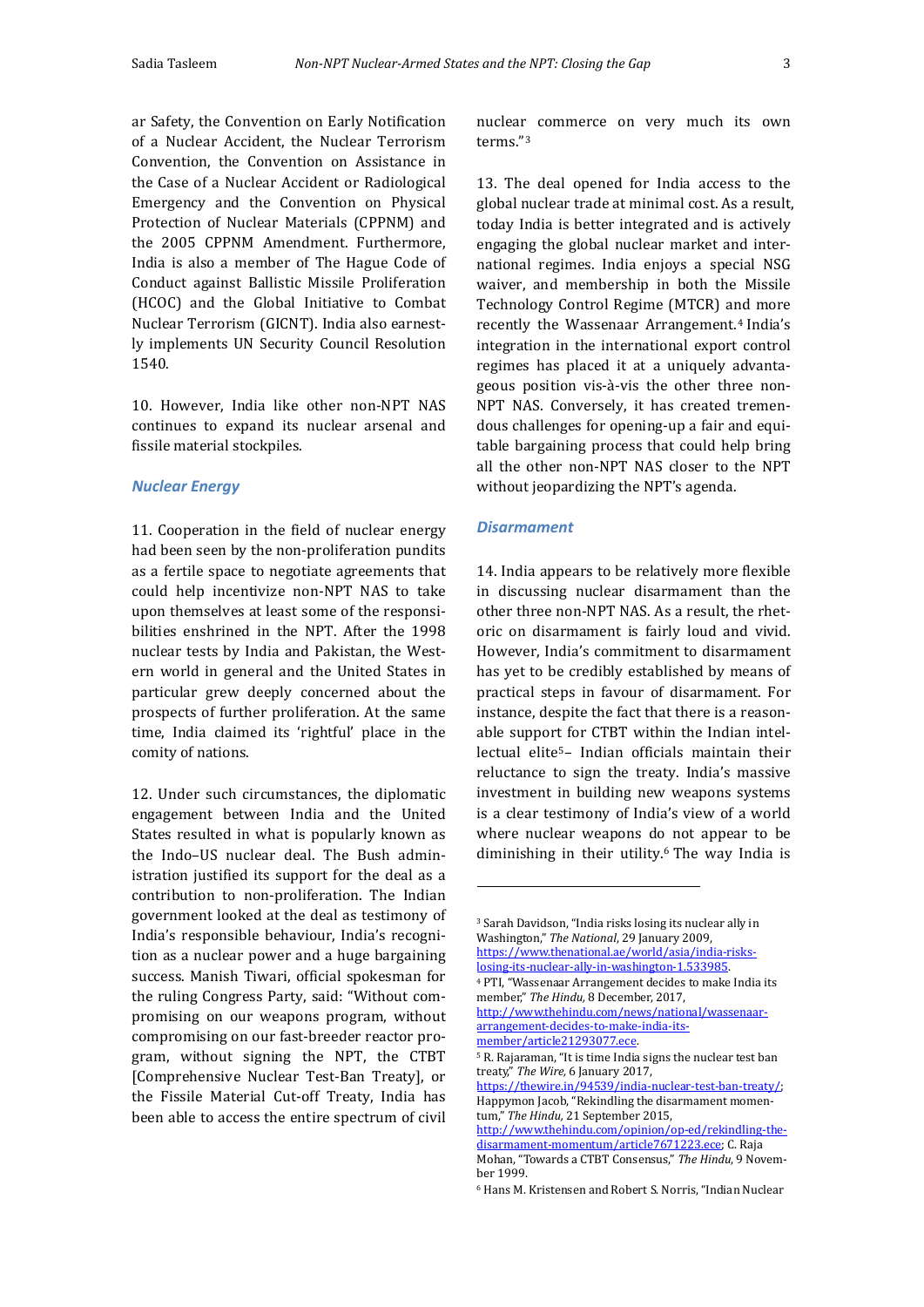being integrated in the global order leaves little reason for the ruling Bharatiya Janata Party (BJP) government to believe otherwise.

#### **Pakistan**

## *Non-Proliferation*

15. Pakistan has come a long way in terms of understanding and appreciating the need to engage with the rest of the world on nuclear issues. The long shadow of suspicion regarding the intentions of Western countries and international organizations vis-à-vis P[ak](#page-3-0)istan's nuclear program is slowly receding.7 That is not to say that Pakistan is anywhere close to being willing to meet all the objectives set under the NPT. Of course, there are many challenges. However, a close look at the evolving trends suggests that Pakistan has made notable progress on bridging the gap with the international community, particularly on preventing the spread of nuclear weapons, sensitive materials and related technologies.

16. Against the backdrop of the infamous A. Q. Khan affair[8](#page-3-1), Pakistan has pledged to support international efforts to prevent further proliferation. As a result Pakistan adopted a stringent export control act in 2004 and set up an Oversight Board in 2007 to monitor its implementation.

17. At the domestic level, in 2010 Pakistan promulgated the National Command Authority Act which provides the legislative framework to regulate all activities relating to nuclear and radiological components. As far as the multilateral arrangements are concerned, Pakistan is party to the Convention on Nuclear Safety, the

I

Convention on Early Notification of a Nuclear Accident, the Convention on Assistance in the Case of a Nuclear Accident or Radiological Emergency, the CPPNM, and in March 2016 Pakistan also ratified the Amendment to the CPPNM. It is a member of the GICNT but is not a subscriber to HCOC. Moreover, Pakistan actively participates in the UN General Assembly First Committee meetings; the Conference on Disarmament; the International Atomic Energy Agency (IAEA)-led programs; and implements Security Council Resolution 1540.

#### *Nuclear Energy*

18. The sharp increase in the energy requirements of growing economies and the simultaneous worldwide renaissance of nuclear energy has made civil nuclear cooperation extremely attractive for many. Pakistan has also developed a huge interest in nuclear energy partly because of Pakistan's growing energy deficit and partly because of the India–US nuclear deal. As a result Pakistan has been actively involved in seeking support for its bid for NSG membership. However, Pakistan is not ready to give up anything more than what India would for membership. It is therefore hard to anticipate how close NSG membership would bring Pakistan and India to the core objectives of the NPT.

19. Moreover, like the Indo–US nuclear deal, the growing nuclear cooperation between China and Pakistan also raises important questions about the NPT's ability to regulate nuclear energy trade between the NPT signatories and the non-NPT NAS. Also, it raises important questions regarding the provision of access to civil nuclear technology as a quid pro quo to bringing the non-NPT NAS closer to the NPT.

#### *Disarmament*

20. Pakistan has a pessimistic view about the prospects of peace and therefore any meaningful progress on disarmament. The most recent quote from the thematic debate on nuclear weapons at the United Nations General Assembly on 13 October 2017 clearly indicates Pakistan's grim view of the future of disarmament. It states: "The international consensus reached at the SSOD-I [first Special Session on Disarmament, 1978] to systematically pursue nu-

Forces, 2017," *Bulletin of the Atomic Scientists*, 4 July 2017, [https://thebulletin.org/2017/july/indian-nuclear-forces-](https://thebulletin.org/2017/july/indian-nuclear-forces-201710907)[201710907.](https://thebulletin.org/2017/july/indian-nuclear-forces-201710907) 

<span id="page-3-1"></span><span id="page-3-0"></span><sup>7</sup> "Pakistan-EU discuss non-proliferation, peaceful use of nuclear energy," *The Express Tribune*, 22 November 2016, [https://tribune.com.pk/story/1565796/1-pakistan-eu](https://tribune.com.pk/story/1565796/1-pakistan-eu-discuss-non-proliferation-peaceful-use-nuclear-arms/)[discuss-non-proliferation-peaceful-use-nuclear-arms/.](https://tribune.com.pk/story/1565796/1-pakistan-eu-discuss-non-proliferation-peaceful-use-nuclear-arms/) Also, the Pakistan US Strategic Dialogue covers a broad range of issues including non-proliferation and disarmament. It is difficult to determine the level of progress made during such dialogues but the fact that Pakistan is willing to engage in such conversations itself is a healthy trend. <sup>8</sup> David Albright, *Peddling Peril: How the Secret Nuclear Trade Arms America's Enemies* (New York: Free Press, 2010).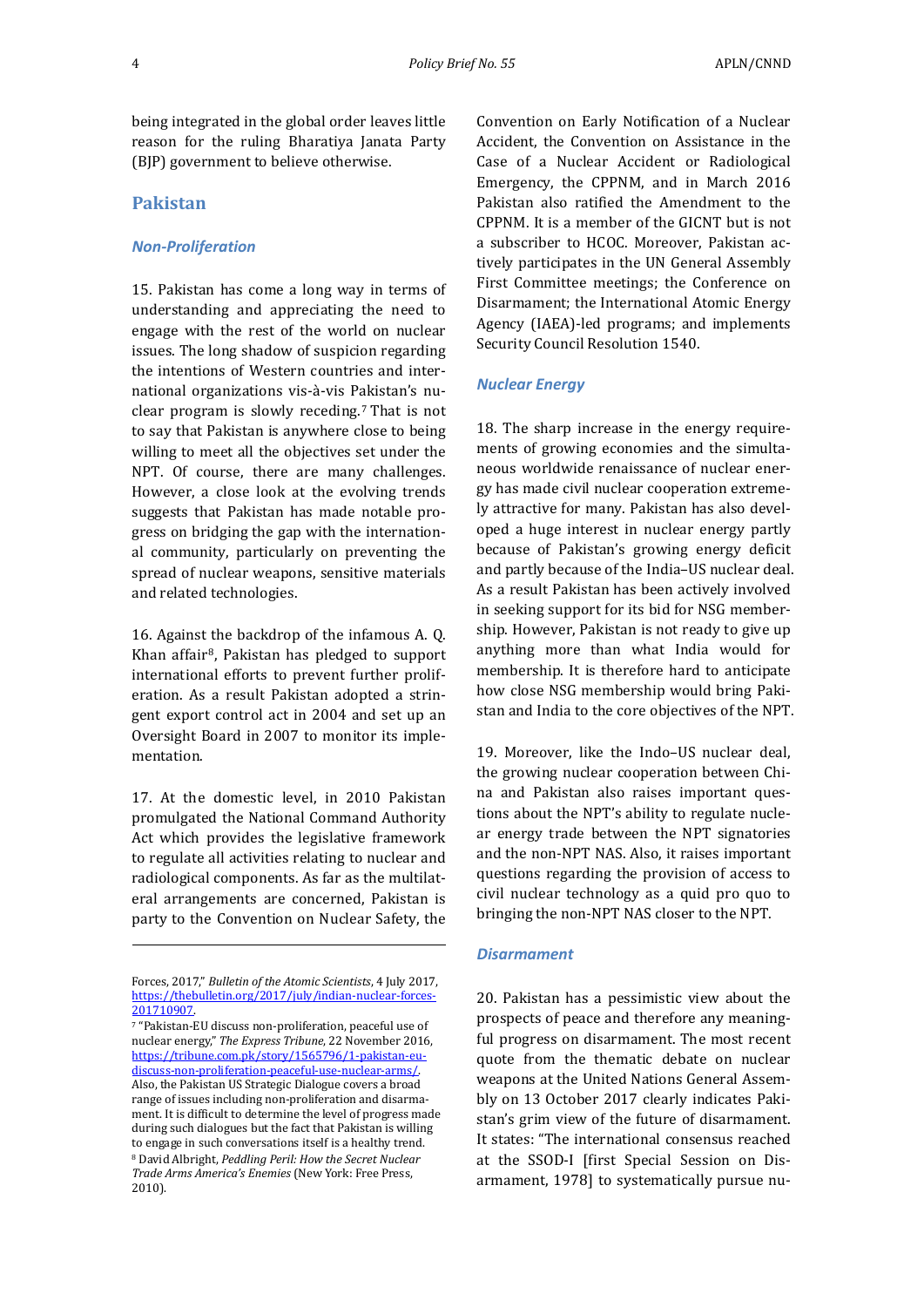clear disarmament is breaking down. As the international and regional security environment worsens, the goal of nuclear disarmament seems even more elusive."[9](#page-4-0) Pakistan's official position couples nuclear disarmament with restrictions on conventional weapons to prevent conventional asymmetry between rival states.

21. Pakistan's nuclear doctrine, policy and posture also clearly indicate a preference for further armament. It is diversifying its nuclear warheads as well as delivery means.<sup>[10](#page-4-1)</sup> Pakistan is also accused of blocking negotiations on a fissile material cut-off treaty (FMCT) at the Conference on Disarmament. Moreover, Pakistan has clearly sided with all the other nuclear-armed states in refusing to support the Treaty on the Prohibition of Nuclear Weapons (hereafter called the (nuclear) ban treaty). In Pakistan, unlike India, the voices advocating for disarmament are not only few but also often isolated and suppressed. This creates serious obstacles for campaigns like the 'ban the bomb' movement to make their voices heard.

#### **Israel**

I

#### *Non-Proliferation*

22. Israel poses a unique challenge for any attempt to bridge its gap with the NPT. Because of its opaque nuclear posture (also referred to as *amimut*, the Hebrew word for nuclear opacity or ambiguity and Israel's one original contribution to the nuclear age), Israel refrains from sharing information about its nuclear weapons. There is very little known about its doctrine and posture. Also, owing to its policy of opacity Israel manages to evade international pressure – a luxury India and Pakistan do not enjoy. Highlighting the challenge posed by

<span id="page-4-4"></span><span id="page-4-3"></span><span id="page-4-2"></span><span id="page-4-1"></span>[fora/1com/1com17/statements/13Oct\\_Pakistan.pdf.](http://reachingcriticalwill.org/images/documents/Disarmament-fora/1com/1com17/statements/13Oct_Pakistan.pdf)  $^{\rm 10}$  Regular testing of missiles is a prominent feature in the subcontinent. The more recent manifestation of diversifying missile types was the testing by Pakistan of MIRVs in early 2017. Pakistan is also moving towards a sea-based deterrent.

opacity, Avner Cohen writes: "It is nearly impossible to engage Israel on nuclear issues because of the requirements of amimut, as for example, with the Fissile Material Cut-Off Treaty (FMCT) in the past, and it is apparent in Israel's reluctance to accept a regional approach to the Iranian problem. Such a denial of reality is not in the interests of the international community."[11](#page-4-2) It is ironic that the policy that was articulated primarily with a "desire not [to](#page-4-3)  undermine the non-proliferation regime" 12 itself has in some ways created impediments for the health of the regime.

23. Opacity does not make Israeli nuclear weapons less dangerous, less prone to accidents or less threatening for world peace. The Government of Israel is cognizant of these challenges. Israel actively engages at international forums focusing on issues relating to nuclear safety and security. It is a party to many international treaties and conventions including the CPPNM, 2005 CPPNM Amendment, the Nuclear Terrorism Convention, the Convention on Early Notification of a Nuclear Accident and a partner in the GICNT. Israel has also signed the Convention on Nuclear Safety but has not ratified it.

#### *Nuclear Energy*

24. Israel's interest in seeking nuclear cooperation from the international community has visibly grown as a result of the Indo–US nuclear deal. However, Israel like Pakistan is not willing to make any compromise on what it sees as its vital security interest. Also, unlike India and Pakistan, Israel has not yet formally applied for the NSG membership. However, Israel is believed to be the only state outside the NPT that fully adheres to the NSG guidelines.

### *Disarmament*

25. Israelis consider disarmament to be "wishful thinking."[13](#page-4-4) Israel holds that regional peace is a precondition for the long-held vision of a

1

<span id="page-4-0"></span><sup>9</sup> Statement by Ambassador Farukh Amil, Permanent Representative of Pakistan to the UN and other International Organizations in Geneva, "At The Thematic Debate on Nuclear Weapons," 13 October 2017,

[http://reachingcriticalwill.org/images/documents/Disarm](http://reachingcriticalwill.org/images/documents/Disarmament-fora/1com/1com17/statements/13Oct_Pakistan.pdf) ament-

<sup>11</sup> Avner Cohen, *The Worst-Kept Secret: Israel's Bargain With The Bomb* (New York: Columbia University Press, 2010) p. 248. <sup>12</sup> Ibid.

<sup>13</sup> Ibid., p. 218.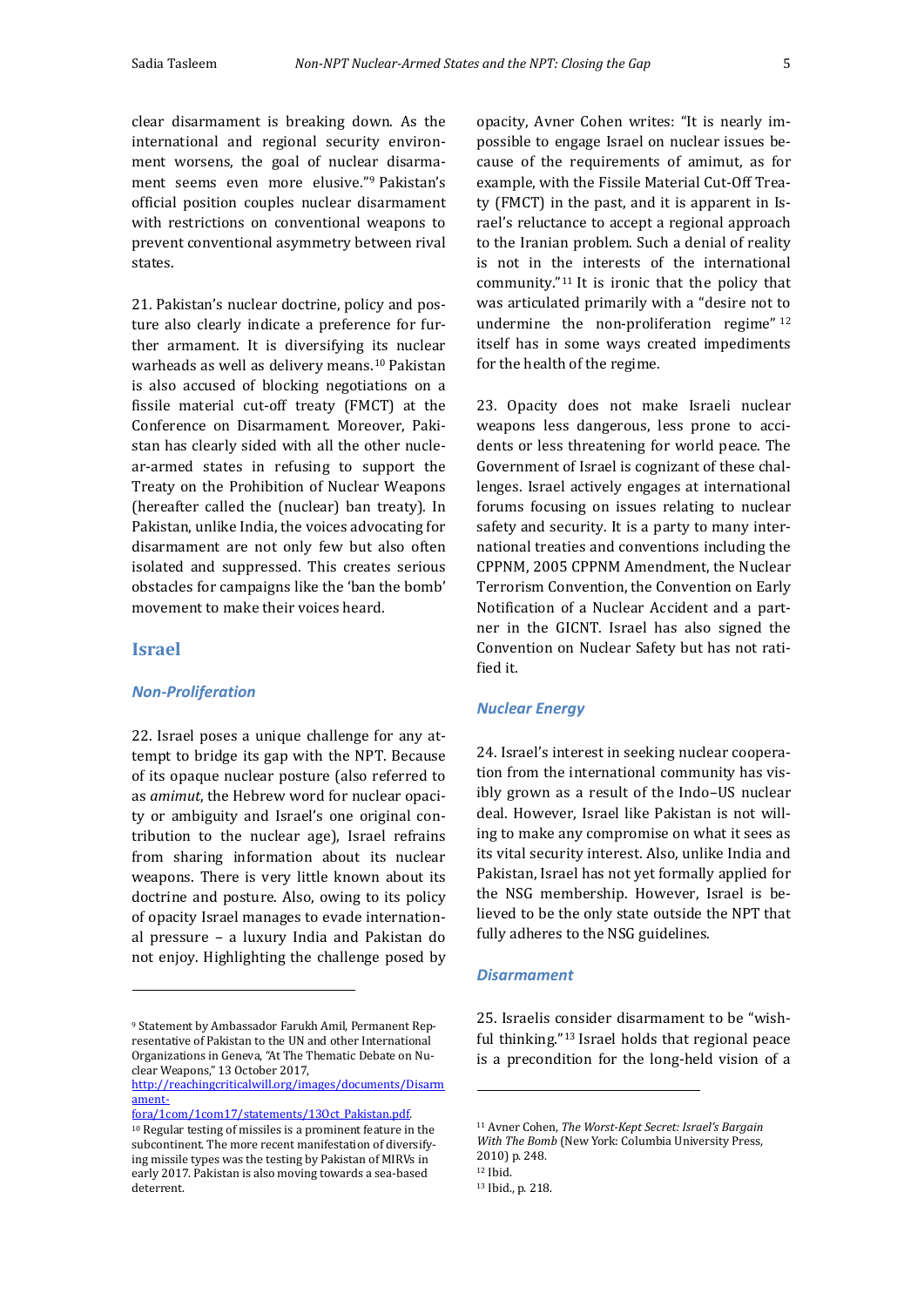Middle East Zone Free of the Weapons of Mass Destruction. The political interests of major powers in the Middle East place Israel in an advantageous position. Israel, despite evading commitments on disarmament, continues to receive political backing of the states like the US, UK and Canada at major international forums like the UN.[14](#page-5-0)

26. Israel is opposed to an FMCT.[15](#page-5-1) Although the current stalemate on the FMCT at the Conference on Disarmament is caused by Pakistan, Israel makes no effort to advance the negotiation. However, Israel is the only non-NPT state to have signed the CTBT though it has yet to ratify. Israel's nuclear weapons capabilities and posture also make it different from India and Pakistan. Although Israel's nuclear policy is more opaque than any other non-NPT state, it possesses fairly advanced weapons systems and a nuclear triad – land, air and sea launch capability. Israel has reportedly deployed nuclear-tipped cruise missiles on its German built submarines.[16](#page-5-2) These trends along with Israel's policy of opacity leave little room for a public debate on nuclear disarmament.[17](#page-5-3) In this sense, the chance of the ban treaty making a significant impact on Israel is difficult to envision.

#### **DPRK**

I

27. The gap between the DPRK and the NPT has grown wider than it is with all the other non-NPT NAS. The fact that DPRK remains the only state in the world that withdrew from the NPT and conducted nuclear tests makes it hard to identify ways that could help revive the DPRK's faith in a treaty it decided to leave. Of all the non-NPT NAS, the DPRK is currently the least integrated in the global nuclear order. Concerning the international legal framework, the DPRK is a signatory only of the Convention on Early Notification of a Nuclear Accident, but it has not ratified the convention.

28. The DPRK is continuing with nuclear testing. The ongoing crisis on the Korean Peninsula has made the region a nuclear flashpoint. Although the DPRK's nuclear arsenal is assumed to be smaller than those of the other states possessing nuclear weapons, the tensions on the peninsula do not offer much hope for the future of non-proliferation in the region.

29. Contrary to the other non-NPT NAS, the DPRK is facing sanctions under several Security Council resolutions. The NSG also upholds the Security Council sanctions. Therefore, currently there is no question of the NSG considering the DPRK for membership.[18](#page-5-4)

## **Options**

j

30. The logical question then is what is the way forward? This section will recapitulate the policies of the non-NPT NAS and elaborate on various options that are under consideration to help reduce the gap between them and the NPT. It will also attempt to address what could possibly be the most productive way of addressing the above-mentioned question.

31. An overview of the existing trends among the non-NPT NAS reveals that the core interest of at least three non-NPT NAS (namely Israel, India and Pakistan) exists in seeking legitimacy, getting access to nuclear technology for peaceful purposes and preventing the spread of nuclear weapons. The current policies and development trends do not suggest any sincere and meaningful commitment towards disarmament or containing vertical proliferation. From the standpoint of these non-NPT NAS, their best bet is to stay out of the NPT, avoid making any binding disarmament commitments and find a

<span id="page-5-0"></span><sup>14</sup> For instance, the US, UK and Canada were instrumental in supporting the Israeli position on the Middle East nuclear-weapon-free-zone at the NPT Review Conference 2015 and consequently preventing the adoption of the final document. See, "US blocks nuclear disarmament move over Israel concern," *The Times of Israel*, 23 May 2015; [https://www.timesofisrael.com/us-rejects-nuclear](https://www.timesofisrael.com/us-rejects-nuclear-disarmament-document-over-israel-concerns/)[disarmament-document-over-israel-concerns/.](https://www.timesofisrael.com/us-rejects-nuclear-disarmament-document-over-israel-concerns/)

<span id="page-5-1"></span><sup>15</sup> "Nuclear Disarmament Israel," *Nuclear Threat Initiative*, 14 July 2017[; http://www.nti.org/analysis/articles/israel](http://www.nti.org/analysis/articles/israel-nuclear-disarmament/)[nuclear-disarmament/.](http://www.nti.org/analysis/articles/israel-nuclear-disarmament/) 

<span id="page-5-4"></span><span id="page-5-2"></span><sup>16</sup> "Israel's deployment of nuclear missiles on subs from Germany," *Spiegel Online*, 4 June 2012, [http://www.spiegel.de/international/world/israel](http://www.spiegel.de/international/world/israel-deploys-nuclear-weapons-on-german-built-submarines-a-836784.html)[deploys-nuclear-weapons-on-german-built-submarines-a-](http://www.spiegel.de/international/world/israel-deploys-nuclear-weapons-on-german-built-submarines-a-836784.html)[836784.html.](http://www.spiegel.de/international/world/israel-deploys-nuclear-weapons-on-german-built-submarines-a-836784.html)

<span id="page-5-3"></span><sup>17</sup> Cohen, *The Worst-Kept Secret*, p. 218.

<sup>18</sup> "NSG membership: Wait continues for India and Pakistan," *Business Standard*, 24 June 2016[, http://www.business](http://www.business-standard.com/article/current-affairs/nsg-membership-wait-continues-for-india-and-pakistan-116062400514_1.html)[standard.com/article/current-affairs/nsg-membership](http://www.business-standard.com/article/current-affairs/nsg-membership-wait-continues-for-india-and-pakistan-116062400514_1.html)[wait-continues-for-india-and-pakistan-](http://www.business-standard.com/article/current-affairs/nsg-membership-wait-continues-for-india-and-pakistan-116062400514_1.html)[116062400514\\_1.html.](http://www.business-standard.com/article/current-affairs/nsg-membership-wait-continues-for-india-and-pakistan-116062400514_1.html)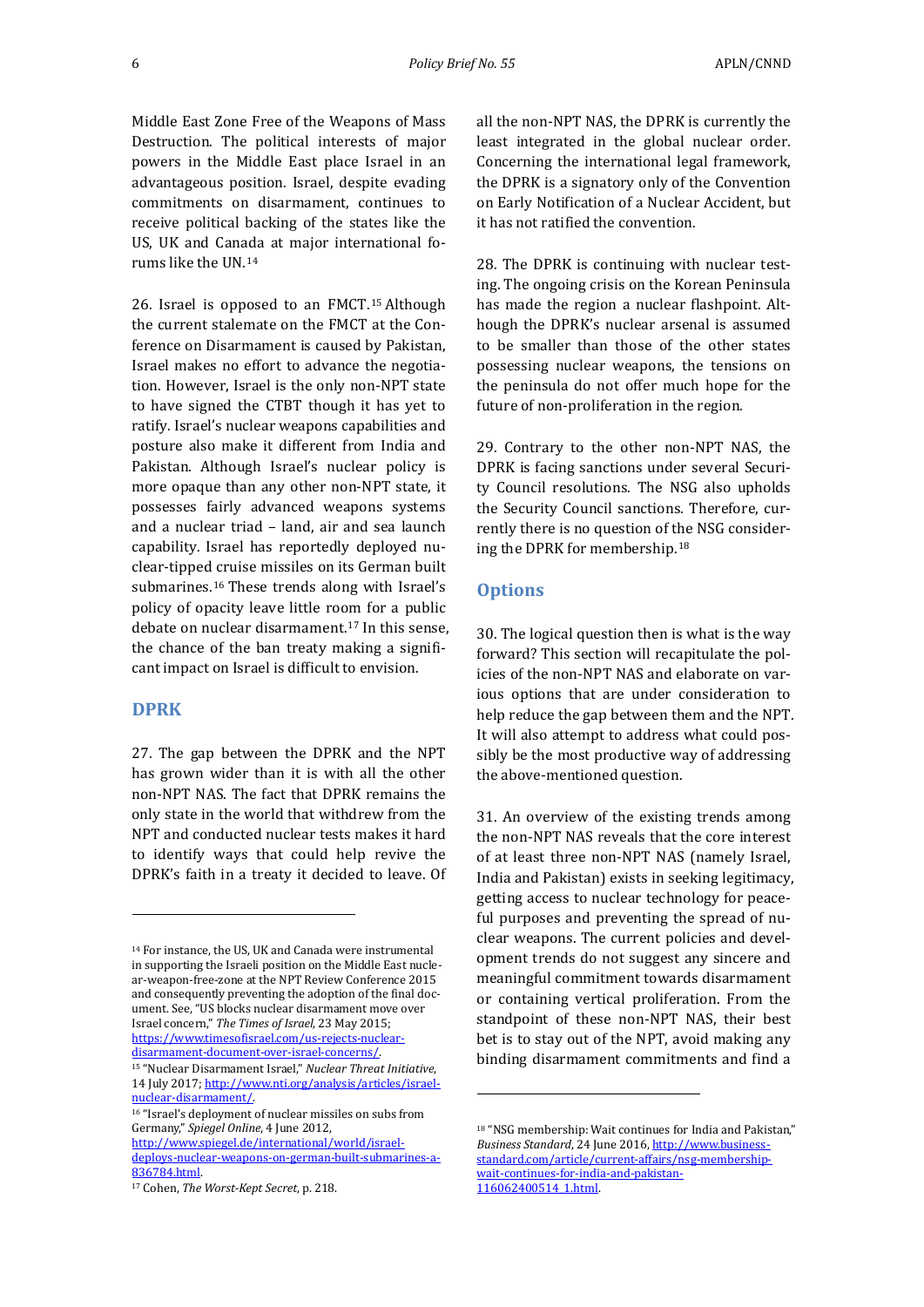way to accrue both legitimacy and access to peaceful nuclear technology by membership of the export control regimes.

32. The Indo–US nuclear deal and subsequent NSG waiver for India have encouraged other non-NPT NAS to foresee possibilities for international recognition and nuclear cooperation outside the NPT regime. On the other hand, renewed nuclear cooperation between Pakistan and China has also opened a window of opportunity for Pakistan to address its energy deficit. However, it does not bring with it the international legitimacy and recognition that Pakistan aspires to gain by NSG membership. The gap between the non-NPT NAS and the core objectives of the NPT is being gradually bridged in non-proliferation but remains wide vis-à-vis disarmament.

33. It is also important to note that the attitude of the non-NPT NAS is inextricably linked to the future of nuclear disarmament under the NPT. The NWS will not give up their nuclear weapons until the non-NPT NAS also agree to do so (or a technological innovation makes the weapon itself obsolete).

34. Many great minds have struggled over the years to find ways to reduce the gap between the NPT and the non-NPT NAS. Dozens of proposals have been put forward in this regard.[19](#page-6-0) Given the contemporary political and strategic realities some of these options have clearly become non-starters, for example extending NPT membership to non-NPT NAS as non-NWS or a special amendment in the NPT to accommodate them as NWS. Other options like the regional arrangements outside the NPT that are often proposed by Pakistan as well as by Israel and others have also failed to materialize owing to the ever-increasing complexity in the geopolitical dynamics of the relevant regions, South Asia, Middle East and the Korean Peninsula.

j

35. Under such circumstances, two approaches have emerged as the most popular in the contemporary policy debates. The first is the NPTcentric, status quo oriented incremental approach to disarmament that advocates a stepby-step approach through multilateral and bilateral engagements. This approach considers it crucial to achieve a ban on nuclear testing and on fissile material production and stockpiling, and envisages doctrinal adjustments like the adoption of a 'no first use' commitment and transparency in nuclear doctrine and posture. In this context, the idea of using the benefits of NSG membership as a bargaining chip to bring the non-NPT NAS closer to the NPT objectives has received a lot of traction over the years. The second approach, now gaining in popularity, is centred on the nuclear ban treaty that calls for outlawing nuclear weapons without further delay. Both options offer opportunities but also face serious constraints.

# *The Incremental Approach and the NSG Option*

36. As stated earlier the non-NPT NAS are willing to cooperate with the international community on containing the spread of nuclear weapons but they have so far shown varying degrees of resistance to the idea of reducing the role of nuclear weapons in their respective doctrines. Also, while Pakistan has taken centre stage in blocking the negotiations on the FMCT, both it and India continue to show reluctance to sign the CTBT. Meanwhile Israel, although a signatory of the CTBT, is neither supportive of the FMCT nor willing to become transparent about its nuclear program or doctrine.

37. Under these circumstances, some analysts propose that NSG membership be made conditional on concrete commitments that could help further the core objectives of the NPT. However, there is a high degree of scepticism regarding the possibility of the non-NPT NAS agreeing to such a bargain. If measured against the NPT agenda, the much-criticized Indo–US deal<sup>[20](#page-6-1)</sup> and the subsequent NSG waiver granted

j

<span id="page-6-1"></span><span id="page-6-0"></span><sup>19</sup> For a comprehensive review of the proposals and the reasons that explain why some of these proposals could not deliver, see Jenny Nielsen, "Engaging India, Israel and Pakistan in the Nuclear Non-Proliferation Regime," *Disarmament Diplomacy*, No. 86 (Autumn 2007), [http://www.acronym.org.uk/old/dd/dd86/86jn.htm.](http://www.acronym.org.uk/old/dd/dd86/86jn.htm)

<sup>20</sup> For a detailed critique of the Indo–US nuclear deal see, Sharon Squassoni, "The U.S.-Indian Deal and Its Impact," *Arms Control Today* (2 July 2010), [https://www.armscontrol.org/act/2010\\_07-08/squassoni;](https://www.armscontrol.org/act/2010_07-08/squassoni)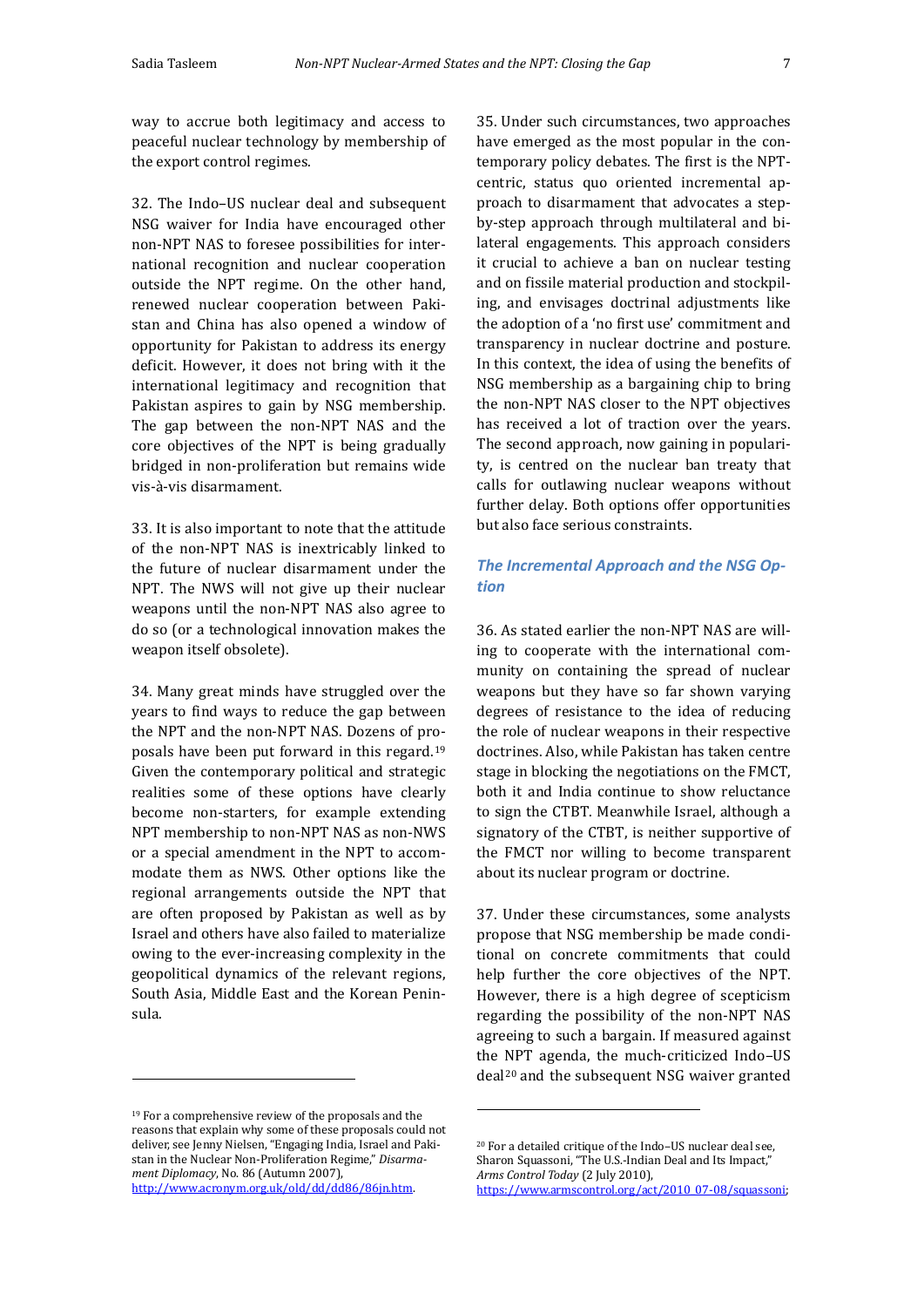to India have drastically reduced the value of NSG membership as a bargaining tool.

38. It appears that the negotiation criteria for NSG membership might include as the bare minimum the measures that India took to negotiate the Hyde Act (the US law that facilitates nuclear cooperation with India), including the signing of the Additional Protocol to IAEA INFCIRC 153 safeguards agreements, the separation of civil and military nuclear fuel cycle facilities and signing of the CTBT. Pakistan and Israel might also be expected to sign other nuclear security-related treaties and conventions that India has already signed.

39. Pakistan may need to reconsider signing the Nuclear Terrorism Convention. Pakistan and Israel can also seek to subscribe to the Hague Code of Conduct against Ballistic Missile Proliferation. India, Pakistan and Israel should also consider signing the Joint Convention on the Safety of Spent Fuel Management and on the Safety of Radioactive Waste Management.

40. Such a bargain would increase the effectiveness of NSG not only by bringing the potential future suppliers of nuclear technology under its export control framework, thereby reducing chances of proliferation, but also bringing Pakistan–China nuclear cooperation under its ambit. However, the current arrangement that potentially allows India nuclear trade with all the NSG members through the NSG waiver has undermined the bargaining leverage of the NSG by giving it a political outlook. Instead of evaluating membership applications based on transparent and objective criteria, India's NSG

<span id="page-7-1"></span>http://carnegieendowment.org/files/India -

I

waiver was approved largely based on the state of relations with India and its growing geopolitical weight as a country that matters in regional and world affairs. As a result the debate on membership has become a battlefront in South Asia's regional dynamics.

41. NSG member states also reportedly debated the issue of establishing ties with Israel on several occasions in the past but failed to reach consensus on opening the NSG's door to Israel. The issue is considered "sensitive and difficult" since Israel is the only state in the Middle East that possesses nuclear weapons and remains outside the NPT.[21](#page-7-0) Also, currently it does not appear likely that the NSG would be willing to accommodate the DPRK, even if the later applies for membership. Besides, the ultimate value of NSG membership (under the abovementioned bargain) for the larger cause of disarmament remains debatable. The measures mentioned above may help contain proliferation, but the actual impact of such measures for disarmament remains unclear.<sup>[22](#page-7-1)</sup>

#### *The Nuclear Ban Treaty Option*

42. In comparison, the ban treaty looks likely to have greater impact on disarmament than the incremental approach. The treaty has opened a window of opportunity for disarmament with its one-size-fits-all approach. The NPT had created a binary divide between nuclear haves and have-nots by defining who is entitled to have the bomb and who is not. The nuclear ban treaty undermines such binaries by delegitimizing nuclear deterrence as a security policy. The nuclear ban treaty's non-discriminatory approach strengthens its moral authority.

j

<span id="page-7-0"></span>Subrata Ghoshroy, "Taking Stock: The US–India nuclear deal 10 years later," *Bulletin of the Atomic Scientists*, 16 February 2016[, https://thebulletin.org/taking-stock-us](https://thebulletin.org/taking-stock-us-india-nuclear-deal-10-years-later9165)[india-nuclear-deal-10-years-later9165;](https://thebulletin.org/taking-stock-us-india-nuclear-deal-10-years-later9165) Amitai Etzioni, "The darker side of the US–India nuclear deal," *The Diplomat*, 13 February 2015,

[https://thediplomat.com/2015/02/the-darker-side-of](https://thediplomat.com/2015/02/the-darker-side-of-the-u-s-india-nuclear-deal/)[the-u-s-india-nuclear-deal/;](https://thediplomat.com/2015/02/the-darker-side-of-the-u-s-india-nuclear-deal/) John Carlson, "Nuclear Cooperation with India – Non-Proliferation Success or Failure," 15 February 2015,

nuclear cooperation 15 Feb 15 2.pdf; Kalman A. Robertson and John Carlson, "The Three Overlapping Streams of India's Nuclear Programs" (Cambridge MA: Belfer Center for Science and International Affairs, April 2016),

[https://www.belfercenter.org/sites/default/files/legacy/fi](https://www.belfercenter.org/sites/default/files/legacy/files/thethreesoverlappingtreamsofindiasnuclearpowerprograms.pdf) [les/thethreesoverlappingtreamsofindiasnuclearpowerprog](https://www.belfercenter.org/sites/default/files/legacy/files/thethreesoverlappingtreamsofindiasnuclearpowerprograms.pdf) [rams.pdf.](https://www.belfercenter.org/sites/default/files/legacy/files/thethreesoverlappingtreamsofindiasnuclearpowerprograms.pdf) 

<sup>21</sup> Fredrik Dahl, "Nuclear export group debates ties with Israel: document," *Reuters*, 14 April 2014; [https://www.reuters.com/article/us-nuclear-trade](https://www.reuters.com/article/us-nuclear-trade-israel/nuclear-export-group-debates-ties-with-israel-document-idUSBREA3D0T320140414)[israel/nuclear-export-group-debates-ties-with-israel](https://www.reuters.com/article/us-nuclear-trade-israel/nuclear-export-group-debates-ties-with-israel-document-idUSBREA3D0T320140414)[document-idUSBREA3D0T320140414.](https://www.reuters.com/article/us-nuclear-trade-israel/nuclear-export-group-debates-ties-with-israel-document-idUSBREA3D0T320140414) 

<sup>22</sup> Mark Hibbs argues that there is a need to carefully examine the "tangible benefits of admitting non-NPT NAS to the NSG" vis-à-vis "the risk and potential damage to the nuclear non-proliferation regime." Mark Hibbs, "Toward a Nuclear Suppliers Group Policy For States Not Party To The NPT," Carnegie Endowment For International Peace, 12 February 2016,

[http://carnegieendowment.org/2016/02/12/toward](http://carnegieendowment.org/2016/02/12/toward-nuclear-suppliers-group-policy-for-states-not-party-to-npt-pub-62758)[nuclear-suppliers-group-policy-for-states-not-party-to](http://carnegieendowment.org/2016/02/12/toward-nuclear-suppliers-group-policy-for-states-not-party-to-npt-pub-62758)[npt-pub-62758.](http://carnegieendowment.org/2016/02/12/toward-nuclear-suppliers-group-policy-for-states-not-party-to-npt-pub-62758)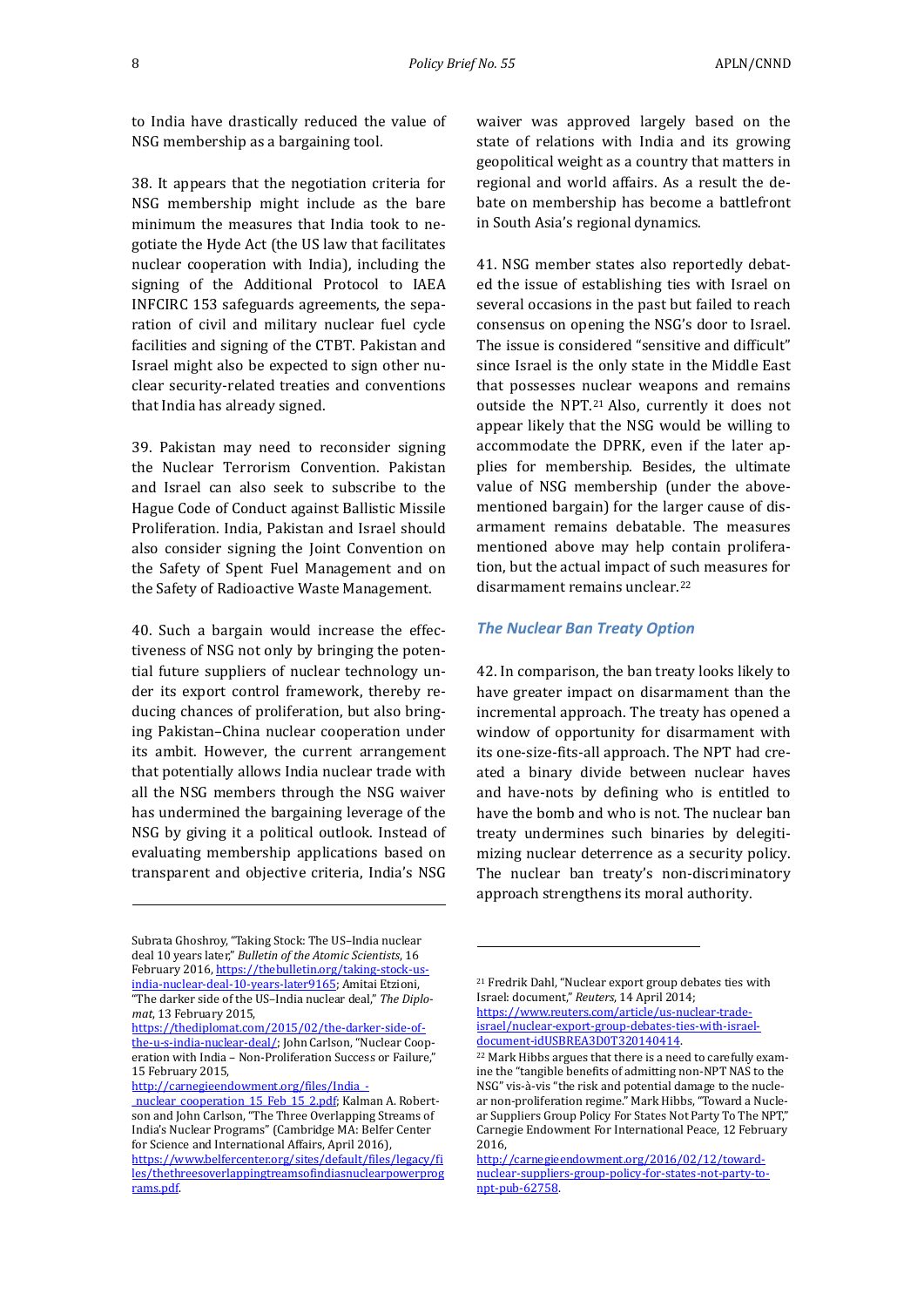43. I have argued elsewhere that the ban treaty itself may not guarantee disarmament.<sup>[23](#page-8-0)</sup> However, it represents a paradigmatic shift from the deterrence discourse rooted in narrow strategic parameters shaped by national security considerations, to a more humane and moral discourse rooted in a cosmopolitan view. This shift has the ability to change the mindsets of those who consider nuclear weapons inevitable for security and survival. In that sense it is a necessary precursor to the more practical step-by-step approach that advocates verifiable disarmament.

44. However, the nuclear ban treaty also faces many challenges. All the nuclear weapons possessor states have rejected it. In the cases of India, Pakistan, Israel and the DPRK, the challenge is further compounded by their respective positions vis-à-vis the idea of disarmament. An even greater challenge in states like Pakistan is to override nuclear nationalism that has been constructed by the state through a concerted effort that spans decades. This challenge is to a lesser degree shared by India particularly under the current BJP government. In Israel there is no public debate on disarmament given that Israel neither acknowledges nor denies the existence of its nuclear weapons. Little is known about the space for nuclear disarmament debate in the DPRK.

45. Bridging the divide between the advocates of the incremental approach and the supporters of the ban treaty will require sincere efforts to achieve practical disarmament steps. A sustained effort by proponents of the ban treaty, international non-governmental organizations (NGOs) and disarmament advocates worldwide can help animate meaningful discussions on disarmament in the non-NPT NAS. Disarmament education is crucial in this regard. Inviting non-NPT NAS to the NPT Review Conference and its preparatory committee meetings as observers may help the non-NPT NAS understand how so many other states in the world have learned to live without the bomb. It may also help non-NPT NAS develop a more cosmopolitan worldview by exposing them to

j

the nuclear thinking of the vast majority of states that are non-NWS and subordinate any possible national security gains from nuclear weapons possession to the demonstrably greater international security risks and threats from each additional NAS.

46. Likewise, the naming and shaming of the five NWS as well as the non-NPT NAS at the hands of the non-NWS might persuade the non-NPT NAS to revisit their view of nuclear weapons. And in the area of disarmament education, we can imagine barriers to getting the message across being overcome by effectively using social media.

47. Creating awareness about the achievements of groups like the International Campaign to Abolish Nuclear Weapons (ICAN) may help create a more favourable view for disarmament amongst intellectual elites but also more widely amongst people at large in the non-NPT NAS. Also, extending the work of transnational movements working on disarmament by building coalitions with likeminded groups in the non-NPT NAS may help create greater awareness and support for the need to push their respective governments to take disarmament seriously. These attempts at paradigmatic shifts will eventually come in handy regardless of whether these states decide to join the ban treaty or stay aligned on this issue with the five NWS.

48. It is important to note that the opening for signature of the nuclear ban treaty has made it almost impossible for the non-NPT NAS to ignore the vital issue of disarmament. These states are now sandwiched between NPT-led status quo approach and a ban treaty-led revisionist approach. In all likelihood and given the stated positions on the ban treaty, the non-NPT NAS will continue to align themselves with the five NWS. Although the dismal trends of the recent past do not offer much hope for any major new disarmament commitment, the upcoming NPT Review Conference in 2020 might bring some hope by stimulating NWS action.

49. The supporters of the nuclear ban treaty will have the high moral ground when seeking to hold the NWS accountable for their slow progress on disarmament. As a result, the NWS

<span id="page-8-0"></span><sup>23</sup> Sadia Tasleem, "Between Prague Agenda and the Ban Treaty: Is Disarmament a Distant Dream in South Asia?" Manuscript submitted to *New Perspectives* for publication,.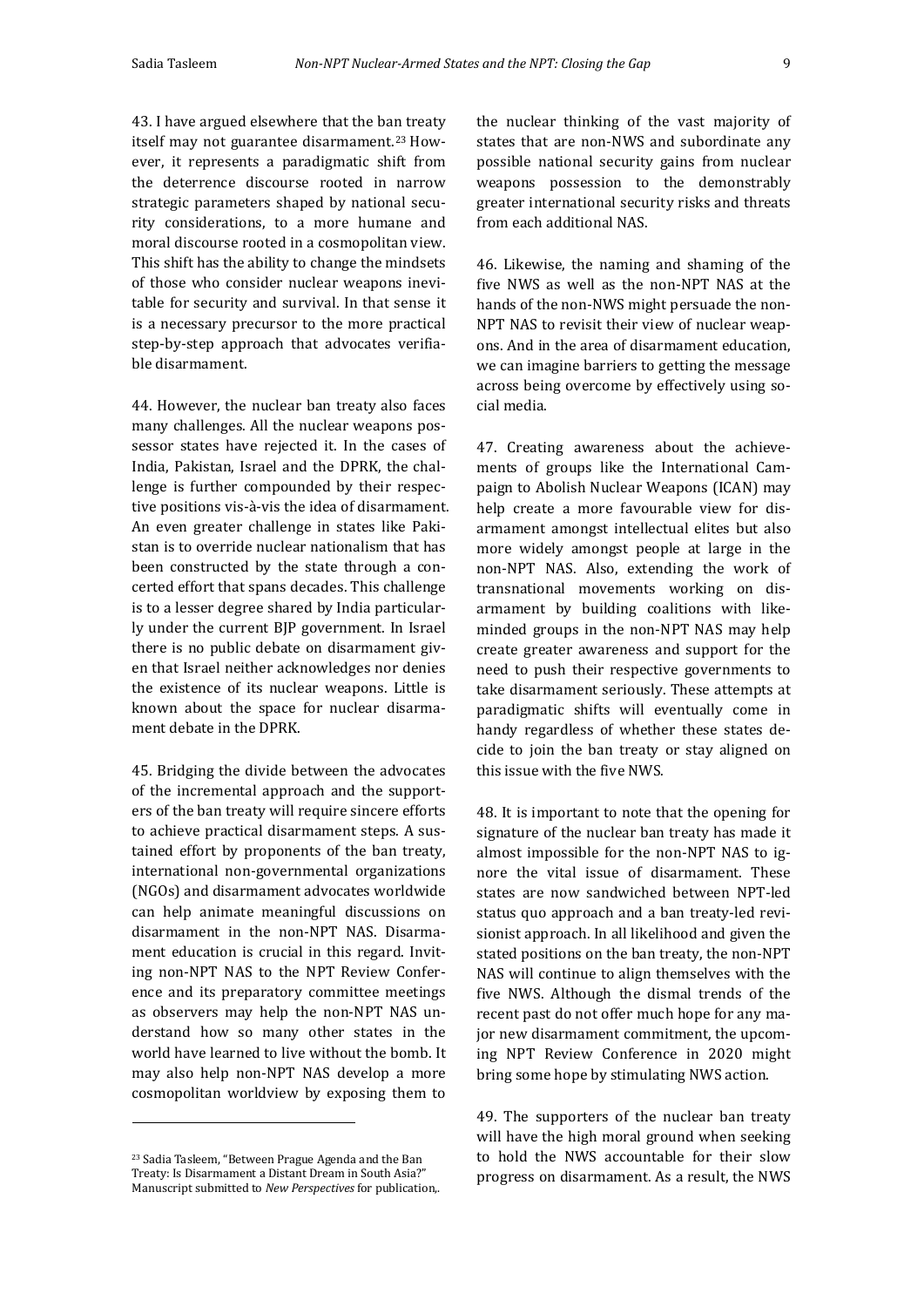would be under tremendous pressure to show concrete performance to ensure the survival of the NPT regime. If they fail to address the concerns of the proponents of ban treaty – all of them also members of the NPT – the survival of the NPT would be at stake. Such an outcome is not desirable for the NPT member states including the NWS. Consequently, the five may find it imperative to actively pursue vertical non-proliferation and disarmament in and outside the NPT.

50. Nonetheless, the survival and the health of the NPT-based non-proliferation regime would also require cooperation of the non-NPT NAS. Only a combination of the NPT-centric incremental approach and the revisionist ban treaty would help create conducive conditions to reduce the gap between the NPT NWS and non-NWS, on the one hand, and the non-NPT NAS on the other.

# **Recommendations**

#### *Supporters of the Nuclear Ban Treaty*

51. States and NGOs supporting the ban treaty should actively promote disarmament education in the non-NPT NAS. Social media can be effectively utilized for this purpose. Short videos containing information on humanitarian consequences of the use of the atomic bomb should be actively promoted through likeminded groups in India, Pakistan and Israel. This will help change mindsets and may reduce nuclear nationalism that is rampant in Pakistan and significantly visible in India.

#### *From the NPT Platform*

<span id="page-9-0"></span>52. Integrating the non-NPT NAS into the nonproliferation architecture by persuading them to become party to the conventions and treaties designed to strengthen non-proliferation norms will help reduce the dangers of the spread of nuclear material and related technologies. Also, inviting the non-NPT NAS to attend the NPT Review Conference and preparatory meetings would help the non-NPT NAS socialize with the non-NWS parties to the NPT. This interaction may help the non-NPT NAS understand how the NNWS have learned to live without the bomb. These lessons could be instrumental in changing their perspectives on disarmament.

## *The NSG*

53. The existing stalemate in the NSG also needs to be resolved by an agreed mechanism that brings existing civil nuclear cooperation agreements under its fold. The criteria for NSG membership should include concrete commitments in favour of disarmament. All the aspirant candidates for NSG membership should be expected to earnestly pursue all the NPT obligations that are applicable to these states.[24](#page-9-0)

#### *Non-NPT States*

54. The non-NPT NAS need to strengthen their credentials by pursuing the following steps unconditionally:

- a. Transparency in nuclear doctrines and postures;
- b. The DPRK should immediately call off further nuclear testing and consider signing the CTBT along with India and Pakistan;
- c. India and Pakistan may consider declaring an upper limit for the number of warheads each state aims to develop in order to prevent an arms race;
- d. Also, like Israel, India and Pakistan too should fully implement the NSG guidelines regardless of membership;
- e. All four of the non-NPT NAS should adopt policies and follow best practices to prevent further proliferation;
- f. Transparency in civil nuclear cooperation would also help non-NPT NAS strengthen their credibility.

j

<sup>24</sup> APLN Member John Carlson offered a comprehensive list of the relevant obligations in Carlson, "Nuclear Cooperation with India."